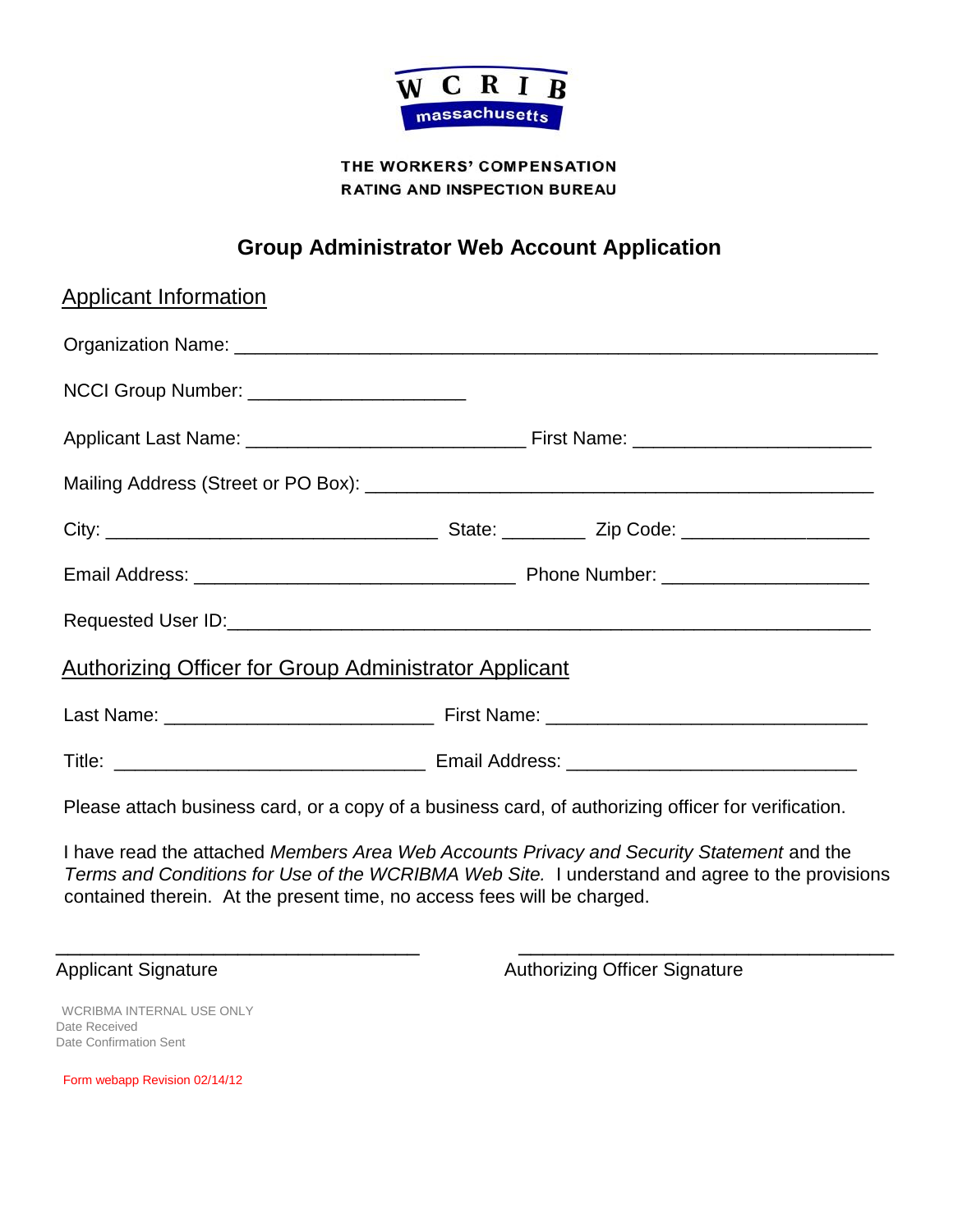# **Instructions**

The application form must be filled out in its entirety and signed both by the Group Administrator applicant and the authorizing officer. The authorizing officer of the Group Administrator must be the president, owner, or a chief officer of the organization. It is required that a business card or a copy of a business card, of authorizing officer is included with the submitted application for verification purposes.

The application can be emailed to website@wcribma.org or mailed or faxed, to the attention of *WCRIB Administrator,* to the WCRIBMA mailing address or facsimile number located at the bottom of the Group Administrator Web Account Application.

Once the account has been created, the applicant will receive an email to notify them that their account has been established and to inform them of their temporary password. Basic instructions as to how the Group Administrator may create and maintain Administrator and User accounts are contained in the Members' User Guide, which can be accessed through the login page of the Members' Area section of the web site.

# **Overview**

The WCRIBMA Members' Area utilizes a self-service structure that allows members to administer and control their accounts within their organization. Four levels of user accounts exist within the Members' Area:

- The *WCRIBMA Administrator* will create and edit Group Administrator accounts.  $\bullet$
- A *Group Administrator* must exist for each organization. This individual will need authorization from the president, owner, or a chief officer of the organization and will primarily be responsible for creating and maintaining Administrator accounts, although they also have the ability to create and maintain User accounts. Group Administrators will also determine which products the Administrator will have access to. Access to search and view member account information for Administrators and Users in their organization will also be available.
- ۰ *Administrators* are selected by the Group Administrator. They will have the responsibility of creating and maintaining User accounts, and will determine which products each User will have access to, but can only grant access to products that the Group Administrator granted to them. Administrators will also be able to search and view member contact information for their Group Administrator and Users they've created in their organization.
- *Users* will have access to those Members' Area products the Group Administrator or Administrator ۰ has enabled for them. Change Password and Forget Password functions will be available to Users at all levels.

It should be noted that in the case of some carriers, the Group Administrator, Administrator, and User may all be the same individual. In this case, Administrator and User accounts need not be created.